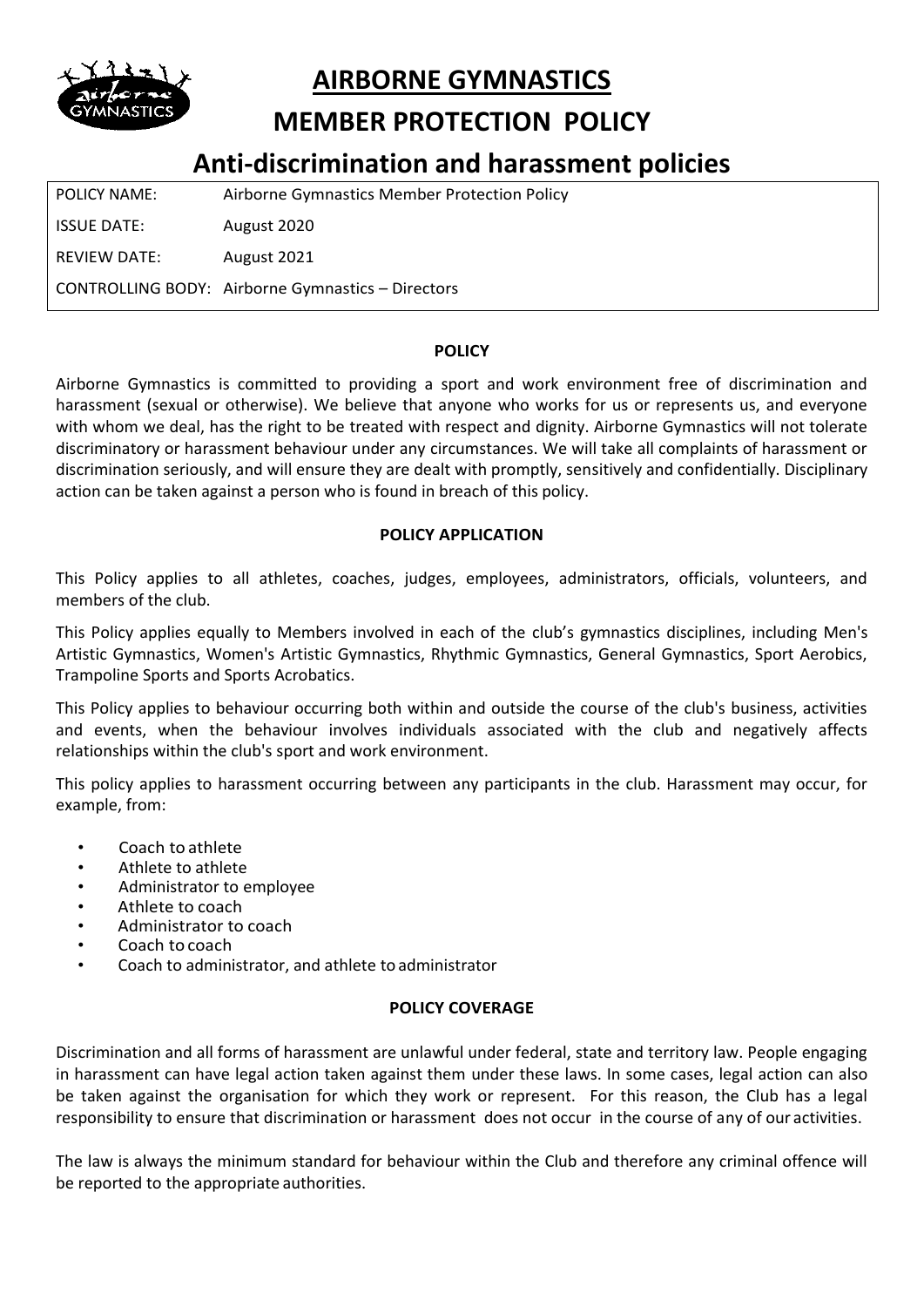#### **Anti- Discrimination**

It is unlawful to treat anyone unfairly on the basis of various attributes or personal characteristics in key areas of public life.

A Member must not treat a person less favourably than another person on the basis of an attribute (such as race, sex, age, marital status, sexuality, pregnancy or intellectual or physical impairment) than someone else without that attribute in the same or similar circumstances. Indirect discrimination is also unlawful. This means that a Member cannot impose a requirement condition or practice that is the same for everyone, but which has an unequal or disproportionate effect or result on particular groups. Unless this type of requirement is reasonable in all the circumstance it is likely to be indirect discrimination, even if there was never any intention to discriminate.

#### **Harassment**

Harassment can take many forms but can generally be defined as unwelcome verbal or written comments, conduct, or gestures directed toward an individual or group of individuals that the harasser knows, or should reasonably be expected to know, is insulting, intimidating, humiliating, malicious, degrading or offensive.

Sexual harassment is behaviour that has a sexual element, that is unwelcome and could reasonably be expected, in the circumstances in which it occurs, to offend, humiliate or intimidate the person or people at whom it is directed.

A Member must not engage in any form of harassment, including:

- written, verbal or physical abuse or threats;
- unwelcome physical contact;
- the display of offensive materials;
- promises or threats in return for sexual favours;
- unwelcome sexual comments, jokes or propositions;
- homophobic comments or behaviours; or
- jokes or comments directed at a person's body, looks, age, race, disability, sexuality, marital status or pregnancy.

#### **Intimate Relations**

The Federation takes the view that intimate sexual relationships between coaches and athletes, while not necessarily constituting unlawful harassment, can have harmful effects on the individual athlete involved, on other athletes and coaches, and on the sport's public image.

Because there is always a risk that the relative power of the coach has been a factor in the development of such relationships, the Club takes the position that such relationships should be avoided by coaches working at all levels.

Should a sexual relationship develop between an athlete and a coach, the Club will investigate whether any action against the coach is necessary. If the Club determines that the sexual relationship is inappropriateaction may be taken to terminate the coaching relationship with the athlete. Action may include transfer of the coach or, if this is not feasible, a request for resignation or dismissal from employment or coaching duties. In the event that an athlete attempts to initiate an intimate sexual relationship, the coach must take personal responsibility for discouraging such approaches, explaining the ethical basis for such action.

The law is always the minimum standard for behaviour within the Club and therefore sex with a minor, of either the same or theopposite sex, is a criminal offence and will be reported to the appropriate authorities.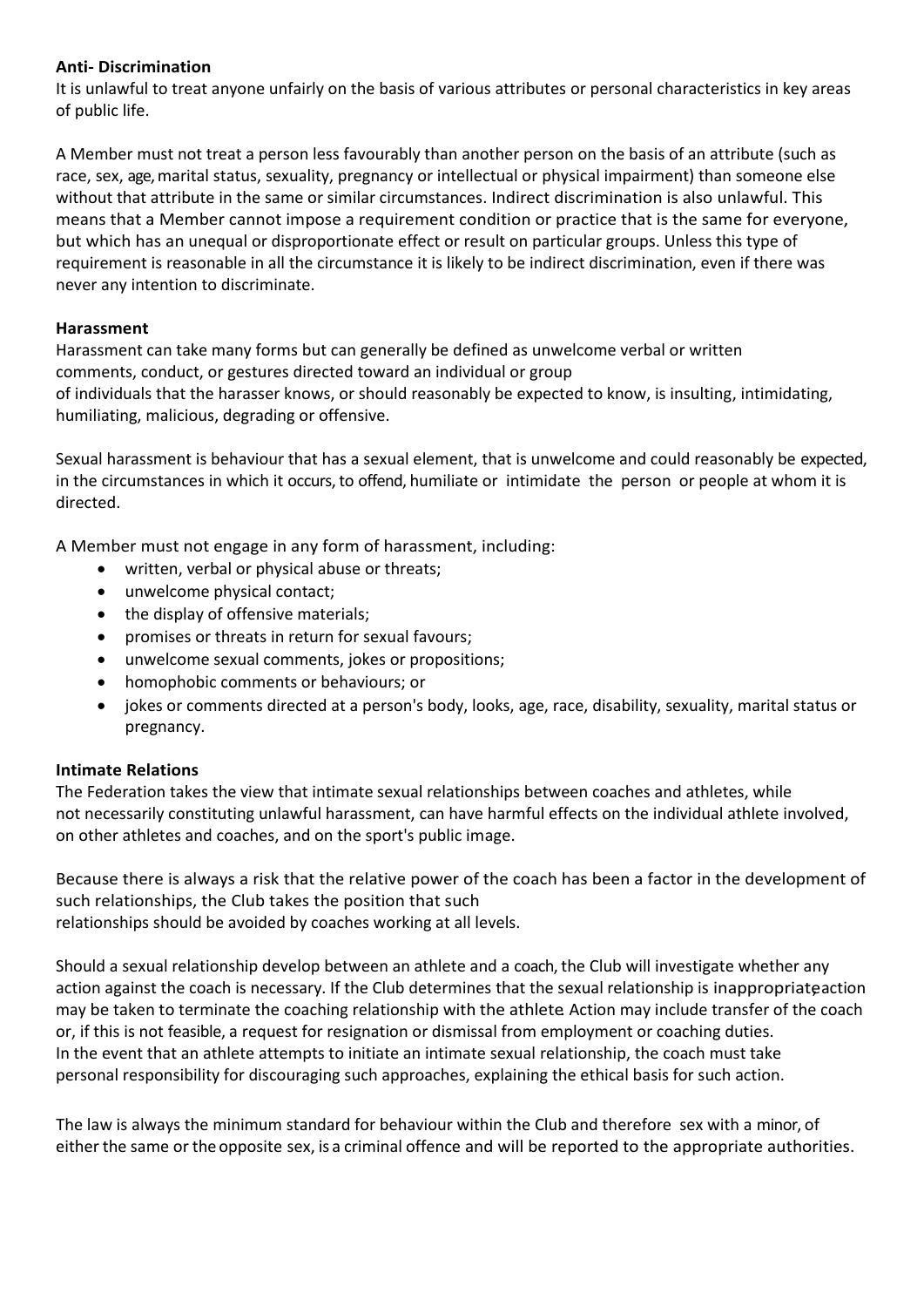#### **Victimisation**

A Member must not subject any person to victimisation

Victimisation means subjecting a person, or threatening to subject a person, to any detriment or unfair treatment because that person has or intends to pursue his or her right to make a complaint or support another person in making a complaint against another person.

## **ROLES AND RESPONSIBILITIES**

The Club is responsible for taking all reasonable steps to prevent harassment in our organisation and for ensuring our policy is well known throughout the organisation. This means we will take whatever steps are necessary to ensure that everyone in the club knows:

- what harassment means,
- that it is against the law, and
- that it will not be tolerated

Although the Director has ultimate responsibility for ensuring the organisation is free of harassment. Administrators officials managers supervisors, and coaches have a direct responsibility to make sure that members employees volunteers and athletes know about this policy and adhere to it.

Members, employees, volunteers and athletes will be informed about this policy through the club handbook and club noticeboards.

We are further responsible for ensuring that the policy and procedures are monitored and reviewed regularly.

This section specifies the roles and responsibilities of all Members. In some cases, particular classes of Members have the additional roles and responsibilities that are also specified below.

#### **All Members**

A Member must:

a) comply with thisPolicy;

b) offer support to anyone who is being harassed and let them know where they can get help and advice;

c) make complaints about a breach of the Policy in accordance with the Club's Complaints Handling Procedure;

- d) maintain complete confidentiality if they provide information during the investigation of a complaint
- e) not make any frivolous or vexatious claim that another person is in breach of thisPolicy; and

f) conduct themselves in a proper manner so as not to bring that Member, the Club or the sport generally into disrepute.

#### **Administrators**

Administrators must ensure that the organisation he or she is employed or engaged by:

a) provides and promote an environment free from discrimination and harassment in relation to its

- employment functions, its membership eligibility and any supply of goods and services;
- b) distributes, promotes and implements this Policy and Complaints Handling Procedure;
- c) encourages reporting of discrimination or harassment regardless of who the offender might be, and that appropriate training is provided to those who
- d) manage and implement thisPolicy; and
- e) deals with complaints in animpartial, sensitive, timely and confidential manner.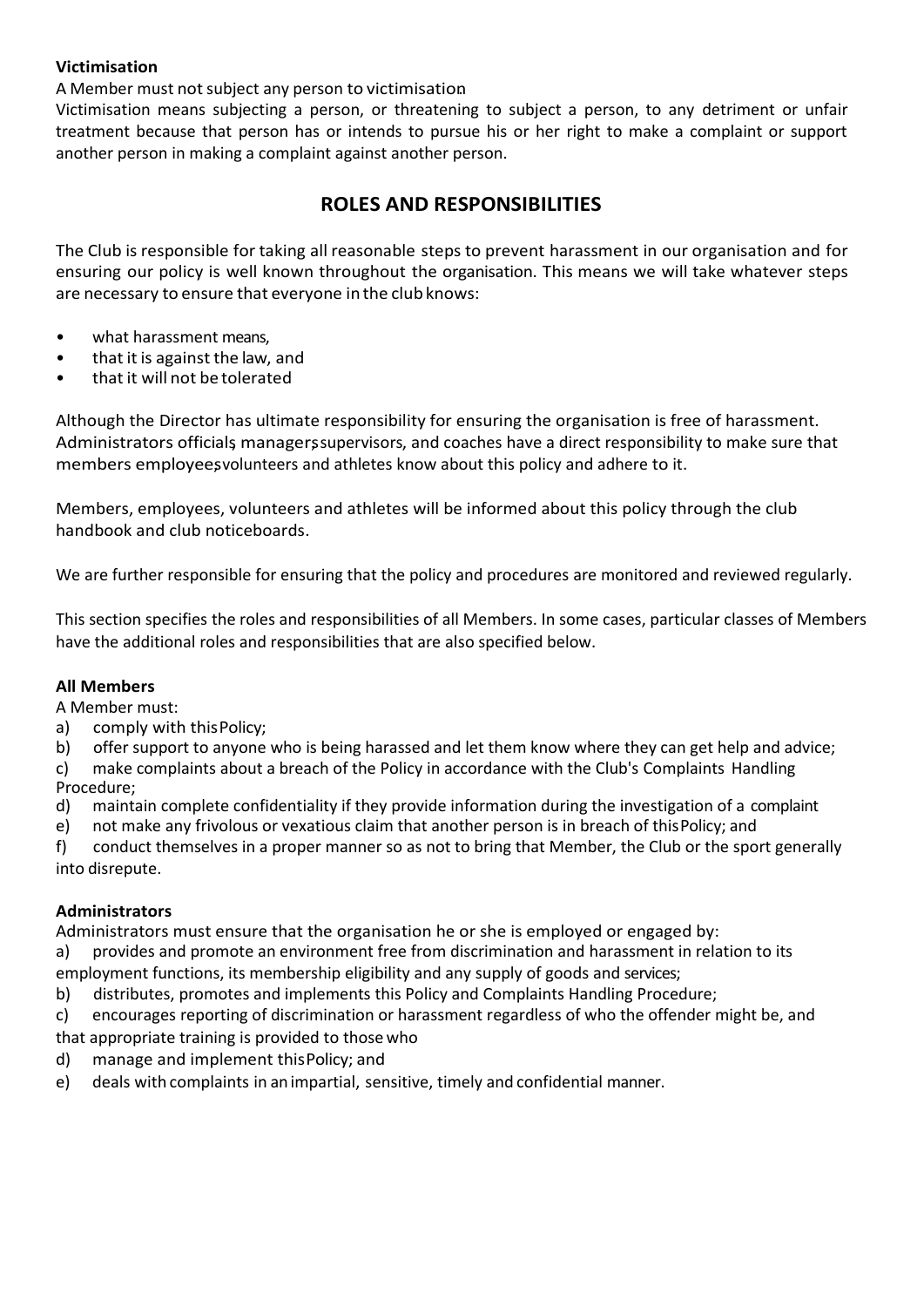### **Coaches**

Coaches must:

- a) comply with the Coaches' Code of Ethics (incorporated in the Technical Membership Handbook from time totime);
- b) understand and respect that as a coach he or she has considerable power and authority over athletes and should not abuseit;
- c) avoid intimate relationships with athletes;
- d) not exclude or treat less favourably any athlete from playing or coaching activities on the basis of an attribute or personalcharacteristic;
- e) always assume that there are lesbian, gay and bisexual people on teams, and among the coaching and support staff, even if they have chosen not to identify themselves, and make it clear that the coach will not tolerate any prejudice based on sexual orientation; and
- f) avoid focusing on an athlete's disability unless this is the only way that the coach can find out what adjustments the athlete requires.

#### **Judges**

Judges must comply with the Judges' Code of Ethics (incorporated in the Technical Membership Handbook from time to time).

# **INTERNAL PROCESS FOR RESOLUTION OF A HARASSMENT COMPLAINT**

The Club has developed a Complaints Handling Procedure and will deal with any complaints about breaches of this Policy promptly, seriously, sensitively and confidentially. These will provide both formal and informal mechanisms for dealing with complaints.

The Club recognises that natural justice is the minimum standard of fairness to be applied in the investigation and adjudication of a complaint.

### **Informal Process**

The person being harassed makes an initial approach to their choice of one of the following people, who then provides information about whether the behaviour constitutes harassment and about options for resolution. They are:

- The Coaching Director
- The coaching Coordinator
- A colleague;

If the person approached has some management/supervisory responsibility for the complaint they must clarify whether the complainant wants them to act as a mediator or simply wishes to talk the matter through with them. If the complainant does not want them to help resolve the complaint, then they must do so in an impartial manner with respect to both parties. There is no written complaint involved at this stage.

#### **Formal Process**

If the matter is not resolved with the support and advice of the other person initially approached, the complainant can make a formal complaint in writing about the alleged harassment to the Coaching Director. The Coaching Director should attempt to resolve the complaint between the parties concerned by mediation, unless this has already been attempted without success or is clearly not appropriate in the circumstances (for example, the complainant is too distressed to face the harasser).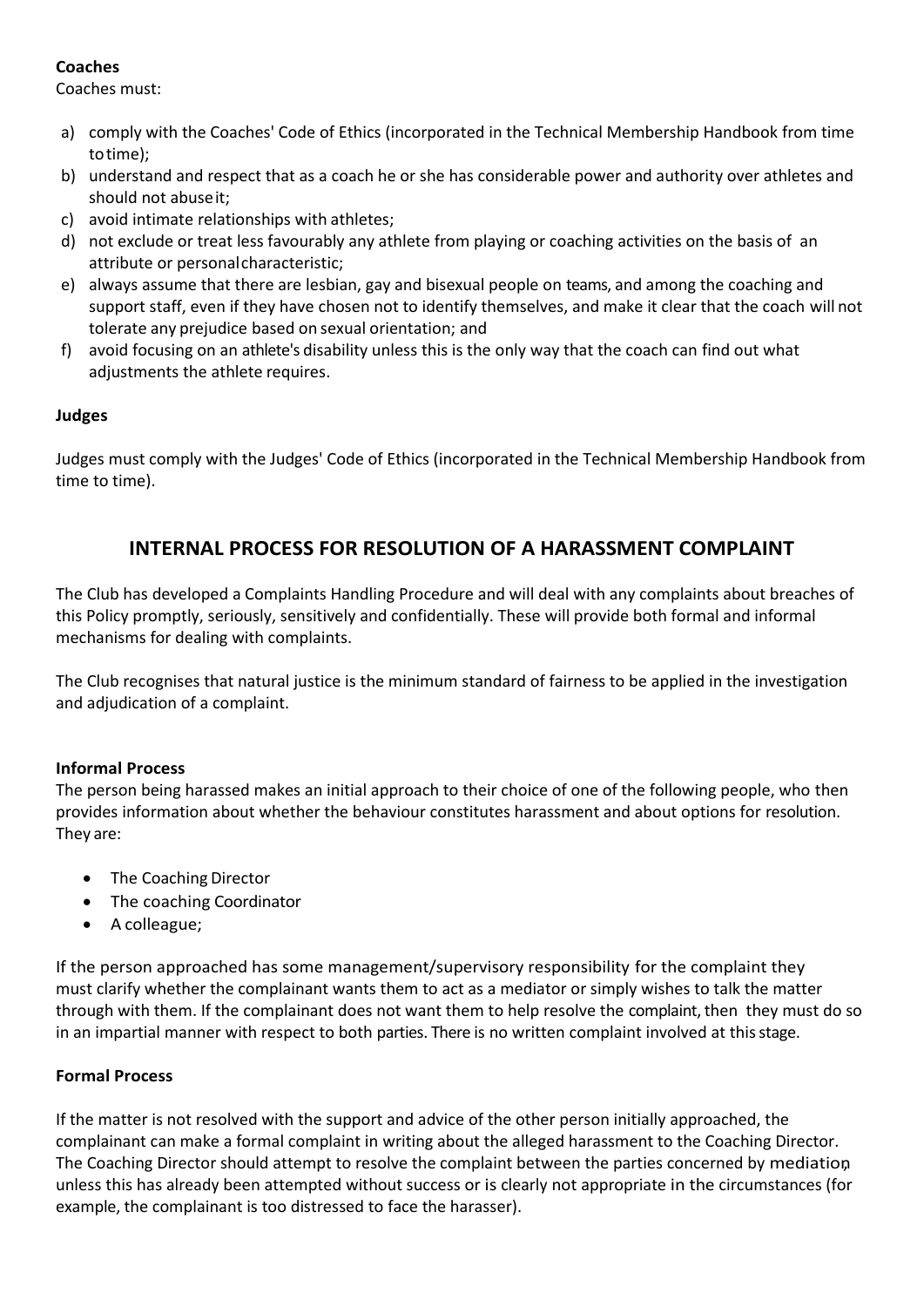If mediation fails, or is not feasible, the Coaching Director must then ensure that a fair and impartial investigation is made of the allegations, and that appropriate action is taken to resolve the complaint, and where necessary, to deal with the harasser.

The investigation is then conducted by a fairly constituted panel or a suitably skilled and impartial individual from within or outside the organization/sport . Natural justice is to be observed for the alleged harasser.

The typical steps for an investigation consistent with the principles of natural justice are:

- The complainant is interviewed, and the complainant is documented inwriting;
- The allegations are conveyed to the alleged harasser infull;
- The alleged harasser is given the opportunity to respond;
- If there is a dispute over the facts, statements from witnesses and other relevant evidence is gathered;
- A finding is made as to whether the complaint has substance; and
- A report documenting the investigation process, the evidence, the finding and the recommended outcome/s is submitted to the decision maker (normally the senior official with responsibility for the anti-harassment policy).
	- o Both parties are entitled to support through this process from their chosen support person/advisor.
	- o If the report is endorsed by the decision maker, the organization then carries out the recommendations of the report. These may include such actions as an apology, counselling, suspension, dismissal or withdrawal of coaching/official accreditation)

#### **RIGHT TO APPEAL**

Both the complainant and the respondent have the right to appeal against the findings of the investigator/panel or against the resulting recommended action if they have any concerns about procedure, bias or fairness. Appeals are handled by an appeal panel made up of members other than those who conducted the original investigation.

The appeal body can uphold the decision of the investigator/panel, reverse the decisionof the investigator/panel and/or modify any of the investigator/panel's recommendations for disciplinary action or remedial measures.

If the internal investigation, appeal and disciplinary procedures do not achieve a satisfactory outcome for the complainant, or if the complainant believes that it would be impossible to get an impartial investigation within the organisation/sport, he/she may choose to approach one of the sport dispute resolution bodies (for example, the National Sport Dispute Centre, and possibly state sport associations) to assist with a resolution. These bodies offer both mediation and arbitration services for sport-related disputes. This avenue is internal to the sporting industry, but external to the organization or specific sport of the complainant. (Whether these bodies can compel parties to attend dispute resolution proceedings , or whether they must rely on the parties agreeing to 'come to the party' will depend on whether arbitration/mediation clauses exist in relevant contracts or associationdocuments).

Refer to Appendix B for further information on sport dispute resolution bodies.